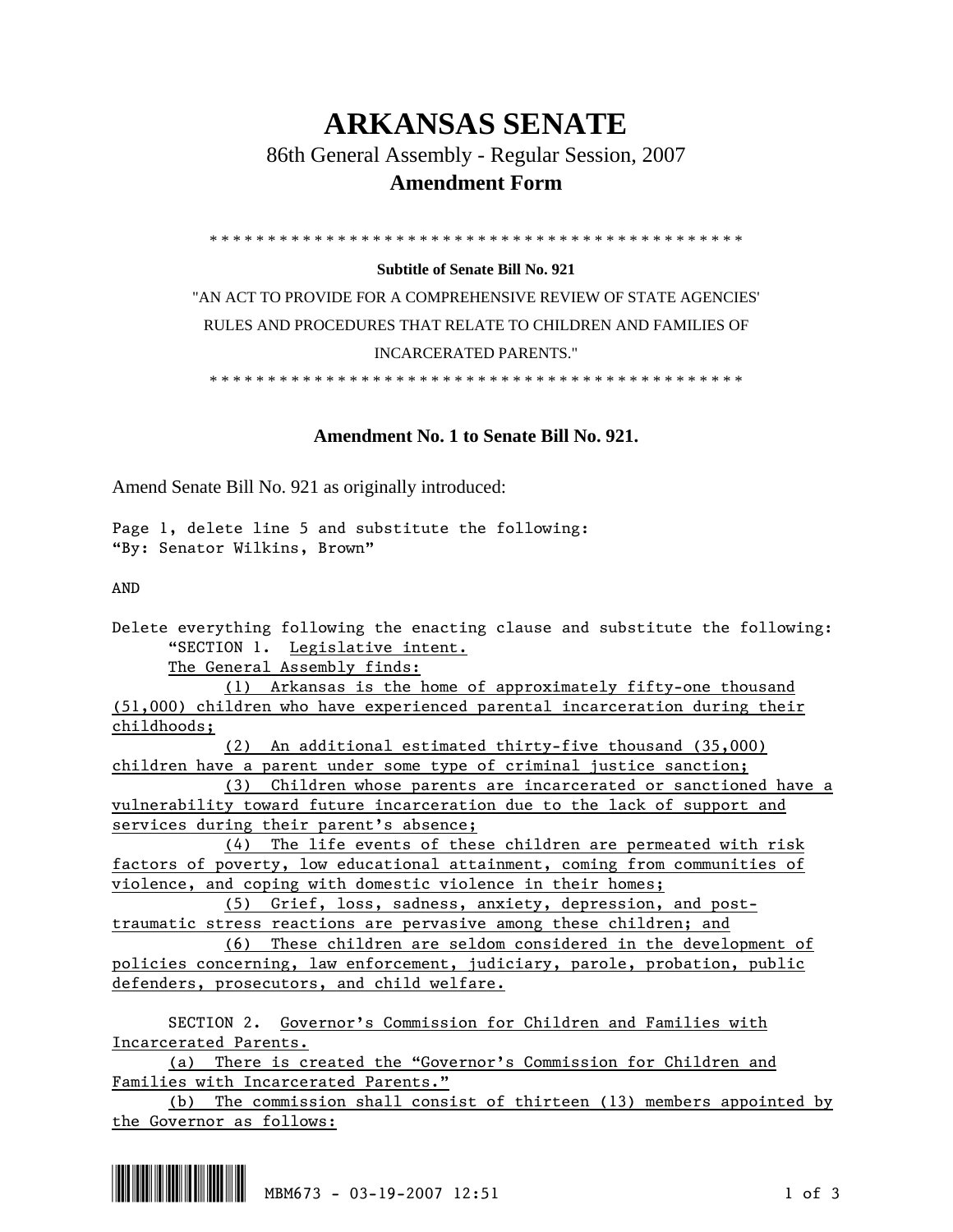(1)(A) Two (2) members of the commission shall be community leaders or professionals that have served children of the incarcerated and their families for more than twelve (12) years

 (B) Members appointed under subdivision (b)(1) of this section shall serve as cochairs of the commission;

 (2) Two (2) members shall be adult children of incarcerated or previously incarcerated parents;

 (3) Two (2) members shall be parents who have been incarcerated within the past twenty-four (24) months;

 (4) Two (2) members shall be kinship caregivers of children of incarcerated parents;

 (5) One (1) member shall be a parent educator of incarcerated parents within the Department of Correction;

 (6) One (1) member shall be a mental health provider of specific services to children of the incarcerated;

 (7) One (1) member shall be a court appointed special advocate volunteer with experience serving foster children of incarcerated parents;

 (8) One (1) member shall be a policy analyst of the Governor's office; and

 (9) One (1) member shall be a member of the State Child Abuse and Neglect Prevention Board or the member's designee.

 (c)(1) Members appointed under subdivision (b)(1) of this section shall serve as cochairs of the commission.

 (2) The commission shall meet as necessary at the determination of the cochairs.

(d) A quorum of the commission shall consist of seven (7) members.

(e) Members shall serve at the pleasure of the Governor.

(f) If a vacancy occurs on the commission, a successor shall be

appointed in the same manner as provided in the initial appointment.

 (g) The members of the commission shall serve without compensation and shall not receive per diem, mileage, or stipends.

 SECTION 3. Filings with the Governor's Commission for Children and Families with Incarcerated Parents.

 On or before October 1, 2008, the following shall provide a written review of their policies and procedures to the Governor's Commission for Children and Families with Incarcerated Parents:

(1) The Department of Correction;

(2) The Department of Community Correction;

(3) The Division of Children and Family Services of the

Department of Health and Human Services; and

 (4) Representatives of all state and local law enforcement agencies.

SECTION 4. Powers and duties.

 The Governor's Commission for Children and Families with Incarcerated Parents shall:

(1) Review the reports provided under Section 3 of this act;

 (2) Consider the impact of the policies and procedures contained in the reports on the children of arrested, incarcerated, or paroled parents and probationers; and

(3) Make recommendations to the entities filing the reports for